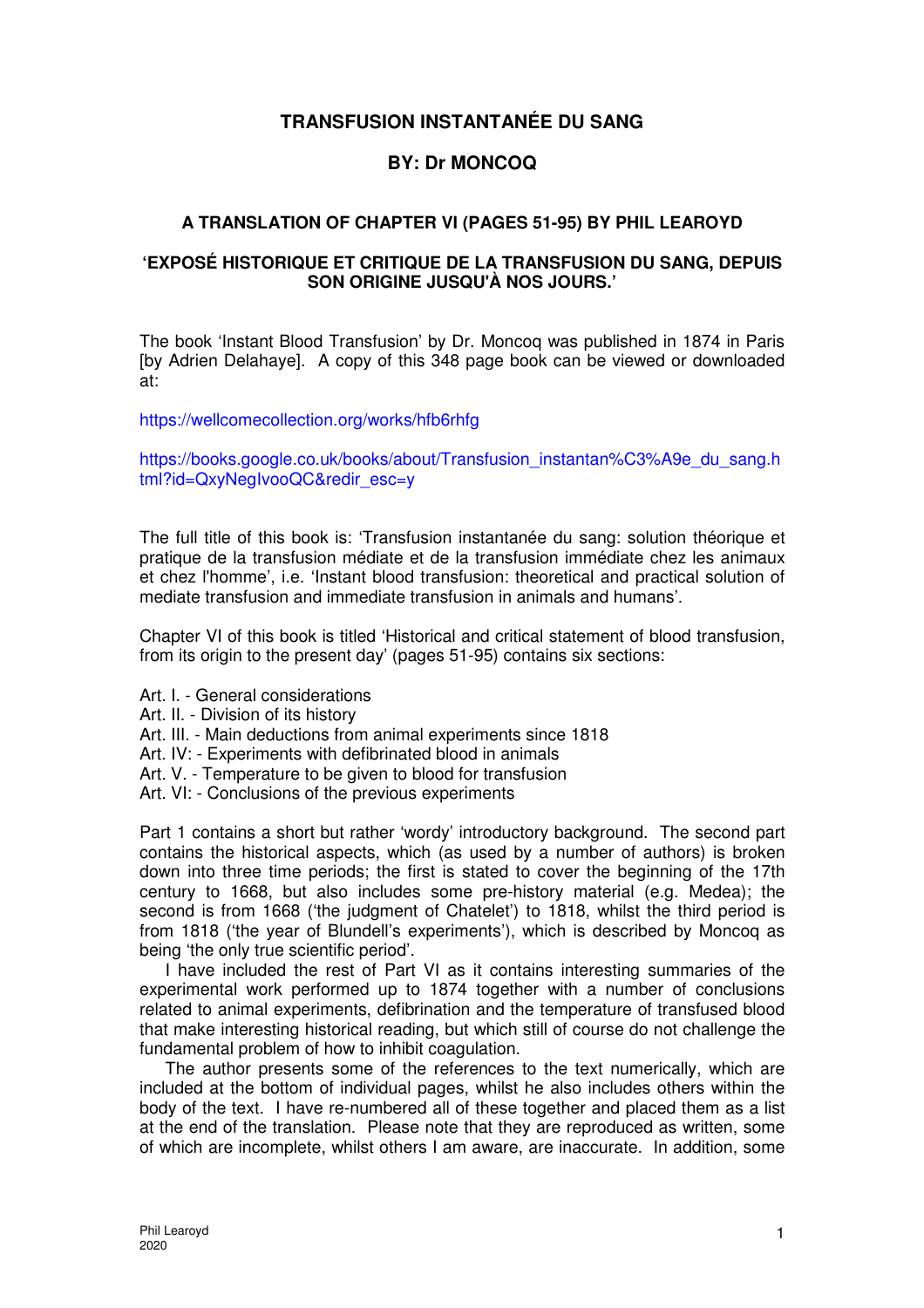aspects of the text are rather annoyingly not actually referenced at all, e.g. the work of Magendie and Dieffenbach.

The use of italics and ordinary brackets within the translation are the author's own. I have also maintained the same paragraph settings used by Moncoq (some of which are single sentences), as well as his spelling of the names of different people. though I have added amendments, contained within square brackets, to some of these.

I have translated this 'historical' chapter of Moncoq's book from the original French into English in the hope that the content may be appreciated by a wider audience. Whilst I am obviously aware that instantaneous computer-generated translation is possible, this process struggles with specialist terminology and also produces a 'colloquial style' not always representative of the original text. I have purposely made this translation to be as 'un-interpreted' as possible, in that I wanted to maintain the author's original meaning / wording as much as possible. As with any translation the wording may be purposely or inadvertently altered to 'make it read better' but in doing so there has to be an element of personal interpretation involving something on the lines of 'I believe that this is what the author is trying to say'. I wanted to avoid that as much as possible and try to present what the author actually wrote and as a result the reader may find that the English text does not 'flow' as well as it could. Whilst some of the words / terms originally used are obviously open to interpretation, I have attempted wherever possible to hopefully maintain the author's meaning, intent and detail. Although I have taken great care not to misrepresent the author's original wording I cannot guarantee that this work does not contain 'translational errors' and the reader is recommended to check specific details against the original French text.





Photograph of Dr. Moncoq  $(1874 \text{ book} - 1^{\text{st}} \text{ Edition})$ (Image credit: catawiki.pl)

Title page of 'Transfusion instantanée du sang.'  $(1874 \text{ book} - 2^{\text{nd}} \text{ Edition})$ (Image credit: Wellcome Collection)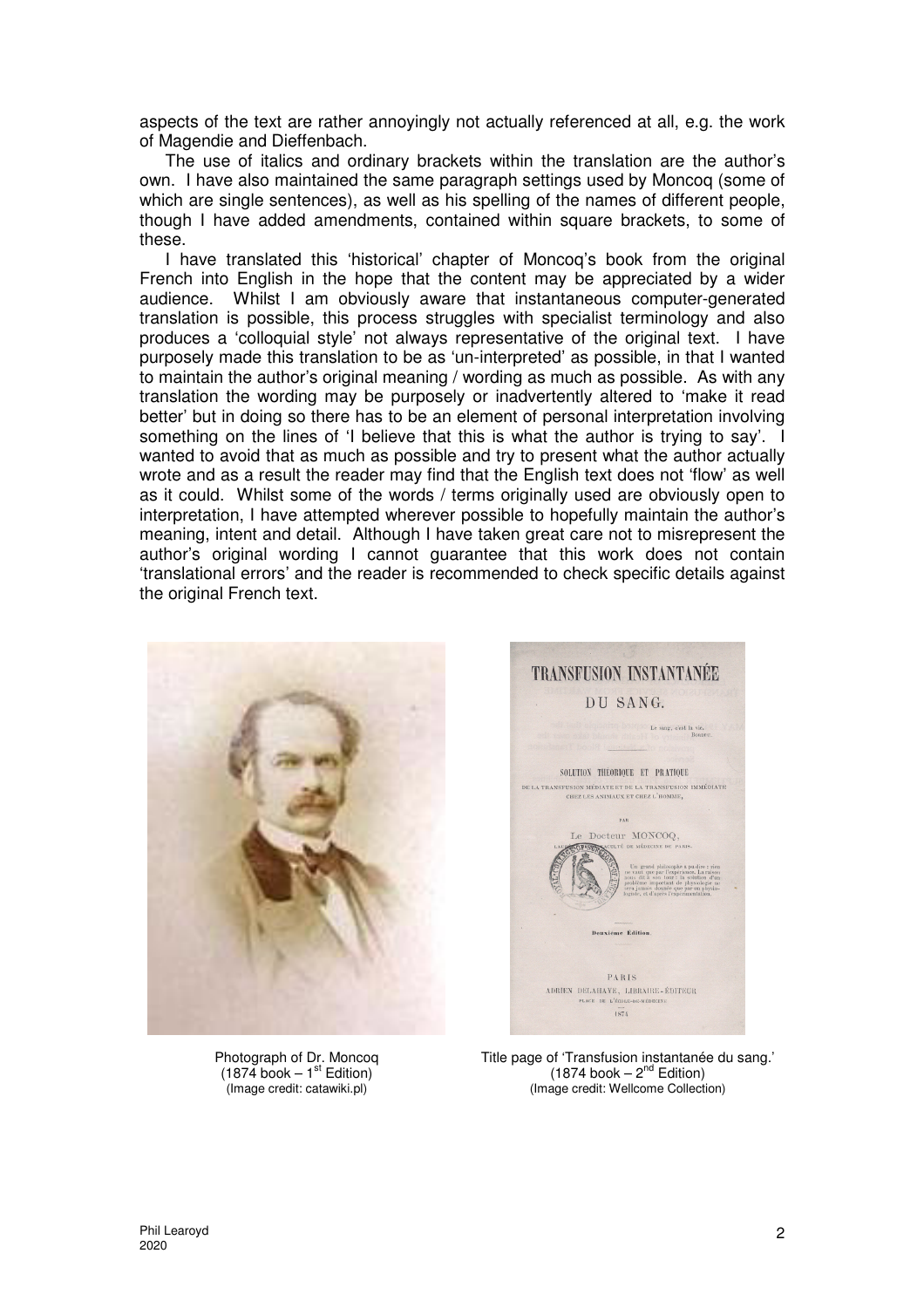## **HISTORICAL AND CRITICAL STATEMENT OF BLOOD TRANSFUSION, FROM ITS ORIGIN TO THE PRESENT DAY**

## **Art. I. - General considerations**

Transfusion has not escaped this great law which seems to dominate all the conquests of the human mind. At first it gave rise to exaggerated expectations; but, as this discovery was premature, when physiology was not there to enlighten it with its indispensable light, one understands that, directed by a blind empiricism, it was to fall into abuses that would destroy all illusions; and, by the very fact that, from the outset, it had been endowed gratuitously with absolute power, it was soon, by a natural turnaround, to deny it any usefulness.

Such must indeed have been the history of transfusion. But, as there is always truth in what makes so deep and so general a sensation, this question arises again, and better studied, reduced to its true proportions, it was to take its place definitively among the assured conquests of science. A question of the highest scientific interest, it could not fail to attract the attention of the first physiologists truly worthy of the name; and, because healthy physiology should be favourable to it, the therapist, in turn, should from time to time turn to it in serious circumstances.

Before 1823, when a long oversight had rejected very far from unscientific test, it was possible to doubt at first that it could ever be taken into great consideration; but, after the far-sighted genius of Mr. Milne-Edwards had dared to take the part of blood transfusion so energetically, supported in his thesis in 1823 at the Faculty of Medicine of Paris; when, since 1823, all the men placed at the head of physiological and medical sciences had been unanimous in recognizing its incontestable usefulness in specific cases, it was, without a doubt, a good way to seek a procedure that would finally allow this operation to be performed.

## **Art. II. - Division of its history**

The history of transfusion includes, if you will, three periods: the first would extend from the beginning of the 17th century to 1668, when the judgement of Chatelet, forbidding the practice of transfusion in humans without the approval of a doctor from the Faculty of Paris.

The second period would consist of a hundred and fifty years, from 1668 to 1818, the year of Blundell's first experiments.

Finally the third period, inaugurated by the work of this scientist, constitutes the only truly scientific period.

### § I. First period

The idea of rejuvenating blood, of transfusing new blood, is found in the metaphorical language of all times. We only want to give as an example the famous verses from Ovid's Medea, which we find placed, as an epigraph, at the head of several monographs devoted to this subject:

Stringite, ait gladios; veteremque haurite cruorem, Ut repleam vacuas juvenili sanguine venas! (Métamorphoses, livre VII.)

This is properly the heroic period in the history of transfusion; and it goes without saying that we do not have to deal with it.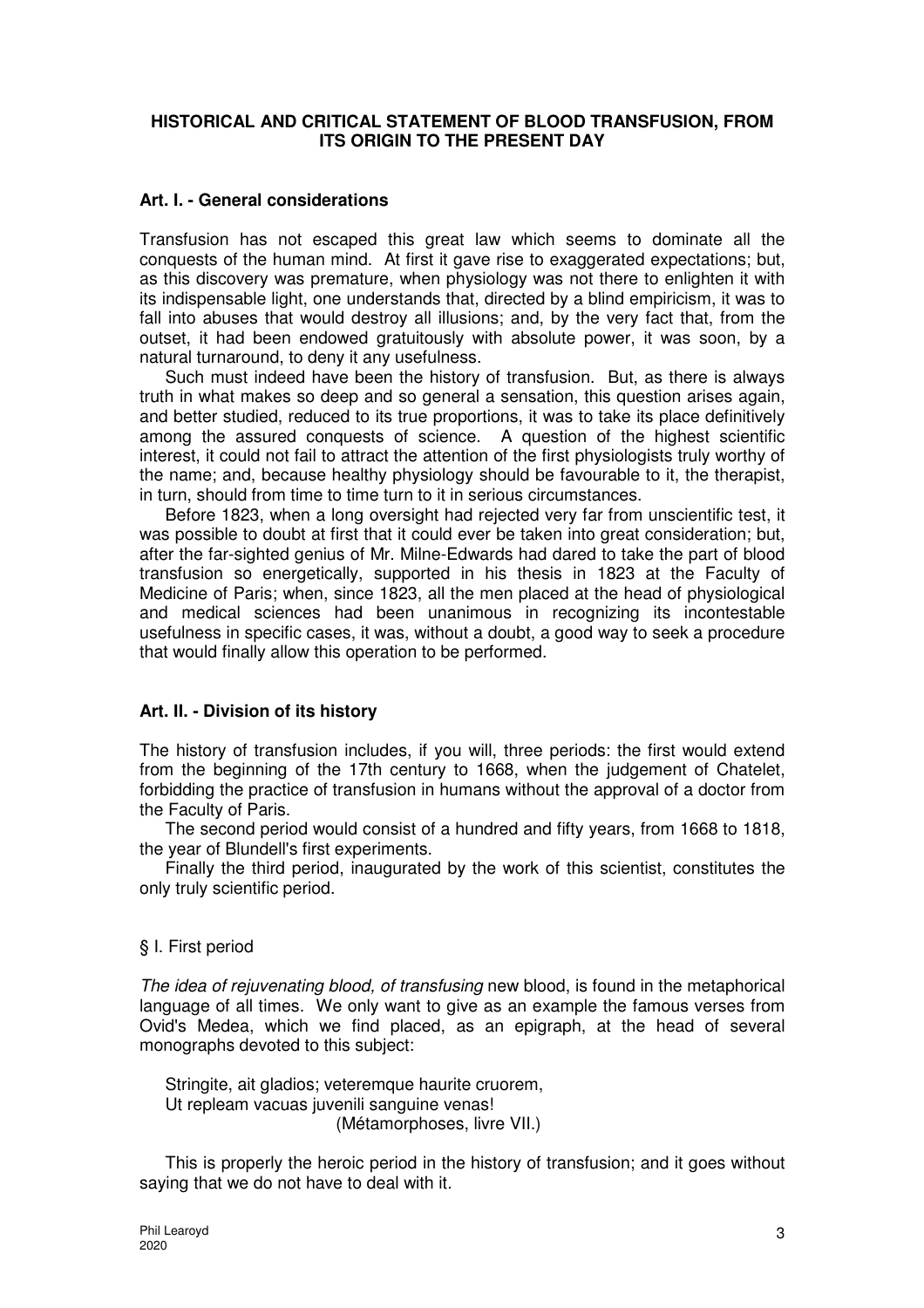It took the discovery of the circulation of blood to inspire the idea and scientific practice of transfusion.

This immortal discovery of the circulation of blood by William Harvey, in 1628, led the movement towards anatomical studies. We first thought of making injections into the blood vessels, to study the most tenuous branches. Soon, following the natural course of ideas, it was thought to introduce medicinal substances directly into the circulatory torrent. This bold way was performed, not only in animals, but also in man.

In fact, shortly after the discovery of circulation, in 1656, Dr Christopher Wren, professor of astronomy at the University of Oxford, proposed to Robert Boyle (1), founder of the Royal Society of London, to Wilkins, Bishop of Chester, and to other learned friends, a means that seemed to him convenient for immediately injecting liquors into the mass of the blood, whose effects on the circulation should be studied. This method was to tie a vein, opening that vein above the ligature on the side of the heart, and to make the injection at that point. Robert Boyle made many experiments in this way, which he published in a work entitled On the Utility of Experimental Philosophy: we can clearly see that intravenous injections do not date from today, since here they are well expressed in 1656.

These experiments caused a great stir then, and the following year, this method was tested on a man in London, in the house of Mr. de Bourdeaux, Ambassador of France, in the presence of the doctor of the Queen of France. The operation was successful, and became the starting point for what was then called *infusory surgery*.

Sigismund, physician to the Elector of Brandenburg, and Fabricius, surgeon in Bremen, applied this method to therapy, and obtained success.

A surgeon from Breslau, Purmann, suffering from continuous fever, had a bitter decoction injected into his veins.

The idea of blood transfusion naturally arose from infusory surgery. Since a medicinal liquid could be passed through a man's veins with impunity, it was natural to think of passing the blood of a healthy man through the veins of a sick man.

Transfusion emerged from this scientific movement. There was much discussion to find out who had the honour of the first attempt of this kind; England, France, and Germany have claimed this glory: from that time on, we had a high idea of the future of this operation.

We wanted to find the germ of transfusion in the works of André Libavius (1615) and J. Colle (1628), it is possible; but for us, the discovery of circulation only really dates from the memorable period, when the genius of Harvey provided experimental proof of it, the birth of transfusion must not go back beyond the day when, for the first time, experiments were carried out to demonstrate the possibility and the consequences.

To foresee the possibility of a good thing, to have an idea about something, proves that one is doing an act of intelligence; but any idea that is not translated into a practically feasible fact does not advance the question.

The Journal des savants ( $2<sup>nd</sup>$  July 1668) gives the following summary of the memoir published in Italy under the title: Relatione delle experienze fatte in Inghiterra, Francia ed Italia intorno la transfusion del sangue.

The author says that more than fifty years ago, transfusion was known in Germany; and indeed, he reports a passage from Libavius where it is so well described that it is impossible to speak of it more clearly.

"Adsit juvenis robustus, sanus, sanguine spiri tuoso plenus; adstet exhaustus viribus, tenuis, macilentus, vix animam trahens. Magister artis habeat tubulos argenteos inter se cruentes, aperiat arteriam robusti et tubulum inserat muniatque; mox et tubulum faemineum infigat, jam duos tubulos sibi mutuo applicet et ex sano sanguis arterialis, calens et spirituosus saliet in aegrotum, unaque vitae fontem afferret omnemque langorem pellet.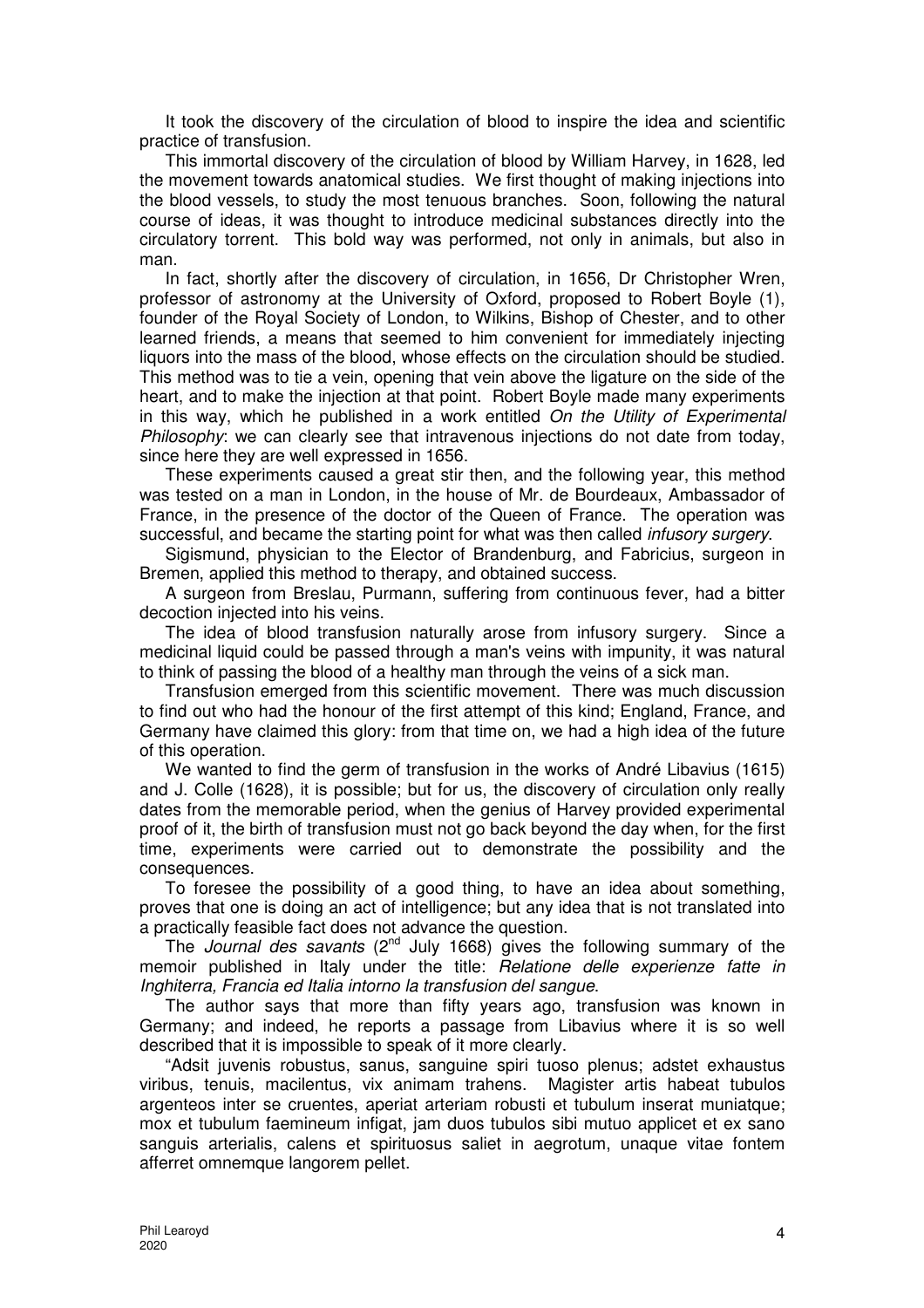But Libavius describes this operation only to make fun of it. He adds immediately afterwards: "Sed quomodo, ille robustus non languagescet?"

Timothy Clarck [Clarke] and Dr. Heushaw [Henshaw], members of the Royal Society of London, were the first to attempt blood transfusion in animals. But they failed completely and, in 1665, they explained to the Royal Society that the difficulties were such that they had not been able to succeed.

In 1665, Richard Lower, professor at Oxford, in the presence of Drs. Wallis, Millington and Savillian, passed blood from the carotid artery of one dog into the jugular vein of another dog. He had been unable to get the venous blood through, which immediately coagulated in the tubes he was using. The founder of the Royal Society of London, Boyle, having heard of Lower's successes, begged him to explain to the Royal Society the method he had employed.

Boyle (2) asked Lower a series of questions, proving to us today that this serious mind had a high idea for the future of this nascent operation. He was careful not to fall into the extravagances of a few experimenters who followed him.

Edmond King (3) was the first to perform a vein-to-vein transfusion, from a calf to a sheep.

Clarck [Clarke], the scientist of whom we have already spoken, presented to the Royal Society a sheep, through whose veins he had passed calf arterial blood.

In France, we also set to work. In 1666, Gayant, provost of the Company of the Surgeons of Paris, passed the blood of a young dog through the veins of an old and blind dog. The latter, far from being bothered, seemed to be doing better than before the experience.

For his part, Denys, a doctor from Montpellier, undertook a series of experiments in Paris with the surgeon Emmerez. He even made public experiments, at Quai des Augustins, the usual place of his lectures. He passed calf's blood through a dog's veins, and the latter was in no way inconvenienced.

Claude Tardy, doctor regent of the Faculty of Paris, published, in 1667, a treatise on the usefulness of passing a man's blood in the veins of another man in cases of illness. He believes that if necessary, the blood of an animal could be used. But Tardy is content to write, while Denys does real operations on man.

We find in a letter written by Denys to Mr. de Montmor, master of requests, the account of two transfusion experiments carried out on man.

Before reporting these two observations, Denys insists on the reasons that determined it. It is important to make them known. If they are not always based on exact physiological facts, they at least have a remarkable character of originality.

"By performing transfusion", says Denys, "we are only imitating the example of nature which, in order to nourish the foetus in the mother's womb, continually transfuses the mother's blood into the child's body through the umbilical vein. To be given the transfusion is nothing other than to feed oneself by a shorter route than usual, that is to say to put ready-made blood in one's veins, instead of taking food, which only turns to blood after several modifications. This abbreviated way of feeding is preferable to the other, in that the food taken by mouth, having to pass through several parts that are often ill-disposed, can contract several bad qualities, before having reached the veins; it is subject to several alterations, which can be immediately avoided by putting perfect blood in his veins; moreover, this operation brings together the doctors who approve the bleeding, and those who do not approve it: these, because it evacuates the corrupted blood, and those, because by putting again blood in place of that which is drawn, the strength of the patient is not diminished; and that finally, reason seems to teach that diseases caused by inclement weather and the corruption of the blood must be cured by the transfusion of pure and well-tempered blood."

After having thus answered those who condemn transfusion as useless, Denys answers those who condemn it as barbaric.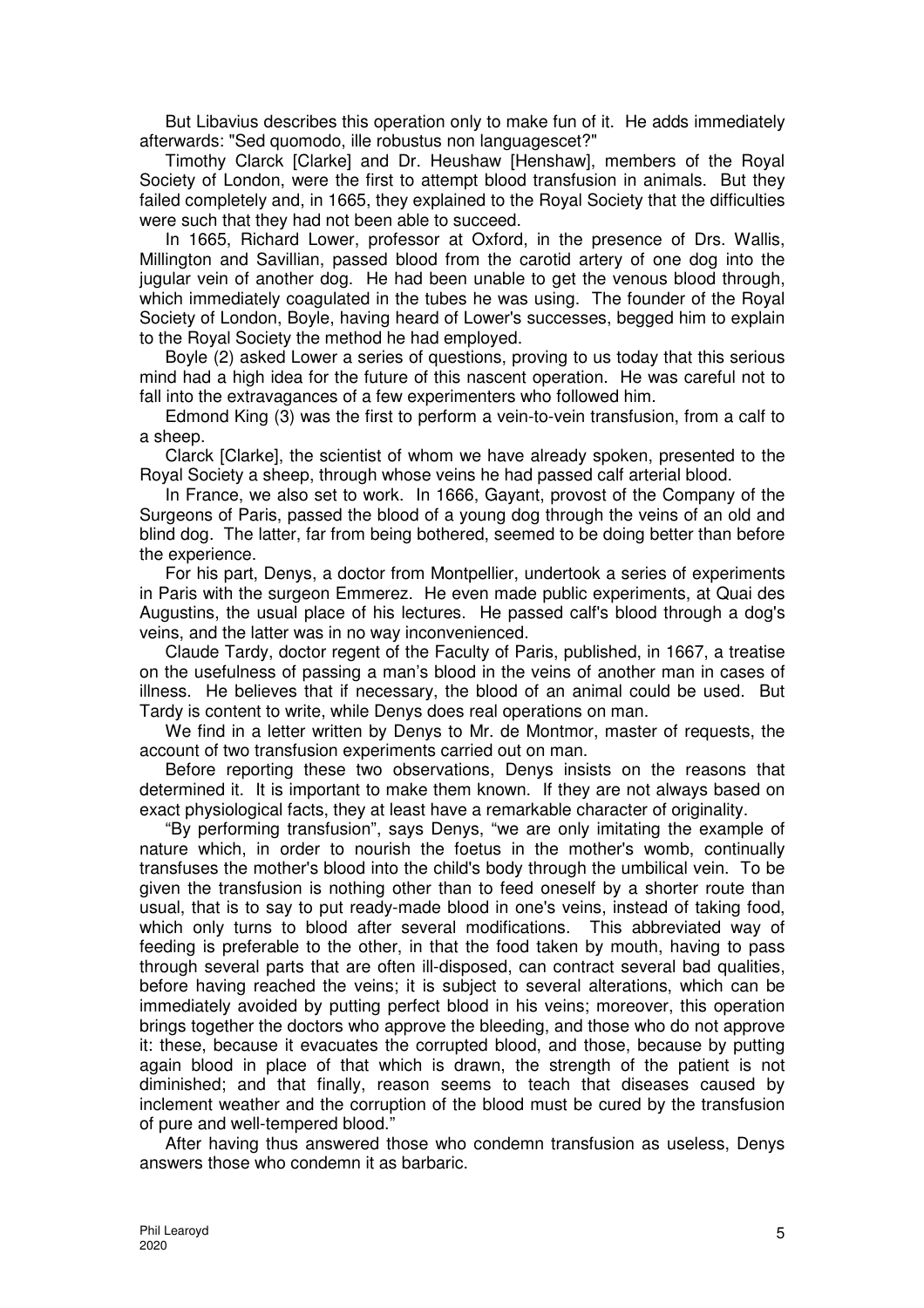"What gives them this opinion is that they imagine that, in order to do the right thing, the animal that provides the blood must be of the same species as the one which receives it and thus the life of one can only be prolonged by shortening that of the other, one cannot can prolong the life of one, only by shortening that of the other." But Denys shows that this is not necessary, and that, on the contrary, the blood of animals is better for men than that of men themselves. The reason he gives is that men, being agitated by various passions and poorly regulated in their way of living, must have more impure blood than animals, which are less subject to these disorders; and that in fact one hardly finds corrupted blood in the veins of beasts, whereas one always notices some corruption in the blood of men, however healthy they may be supposed; and even in the blood of little children, because having been fed with the blood and milk of their mother, they sucked corruption with the food. Moreover, adds Denys, why shouldn't the blood of beasts be cleaner for men, since it is of the same species as the milk and the flesh on which they usually eat? We could add, if what some authors have noticed is true, that barbarians who feed on human flesh are subject to several unfortunate diseases, from which those who feed on the flesh of animals are exempt. It must be concluded that, as the flesh of men is more unhealthy than that of animals, their blood is also less suitable for transfusion.

All these reasons serve as a preamble to the two transfusion operations performed on humans.

The first was made on a young man of 16, plagued for two months with a stubborn fever. The surgeon Emmerez drew 3 ounces of blood through a vein in his arm and, through the same opening he injected 8 ounces of arterial blood from a lamb: the young man, continually dozing before the operation, gradually wakes up, and eventually regains complete health.

The second experiment, which had less reason for being than the previous one, was carried out for a sum of money, on a strong and robust man of 45 years. He was bled for 10 ounces, and 10 ounces of arterial blood from a lamb was transfused to him.

The transfused man was so little inconvenienced by the operation that, the same day, he spent the money he had received with some friends and the next day he came to ask Denys to ask him, as soon as it pleased him, to repeat his experience.

In Paris, many opponents had already risen up against transfusion.

We will cite among the most determined, Lamartinière [Martinère], Lamy and Perrault – from there, many discussions between supporters and opponents of the operation. Some scholars were from a mixed party, including Tardy, who nevertheless proposed human-to-human transfusion.

Denys says that, without stopping to refute all the reasons of those who have written against transfusion, he wants to combat them only by experience; but he operates under disadvantageous conditions.

At the same time, a work by Eutyphronus, philosopher and physician appeared, entitled: De nova curandorum morborum ratione per transfusionem sanguinis dissertatio; in which the author refuses to admit transfusion; he does not care that, in order to authorize transfusion, it has been argued that it is an abbreviated means of nourishing oneself by putting ready-made blood in the veins, instead of having fun doing it in the ventricle (old word put for stomach); he says that it is indeed the shortest route, but not the safest, and that it is almost as if a person who is on a third floor, wanting to come down, does not take the trouble going down the stairs, but, to take the shortest route, would jump out the window; for nature having shown no other way to conduct blood in the veins, than to make it pass into the ventricle, it is temerity to take other paths.

The author points out, moreover, that it is to overwhelm the sick, and not to relieve them, to give them blood by transfusion, since the greatest secret of medicine is to remove it by bloodletting, experience having shown that the abundance of blood is a burden to nature in almost all diseases. It is true that it is said that transfusion is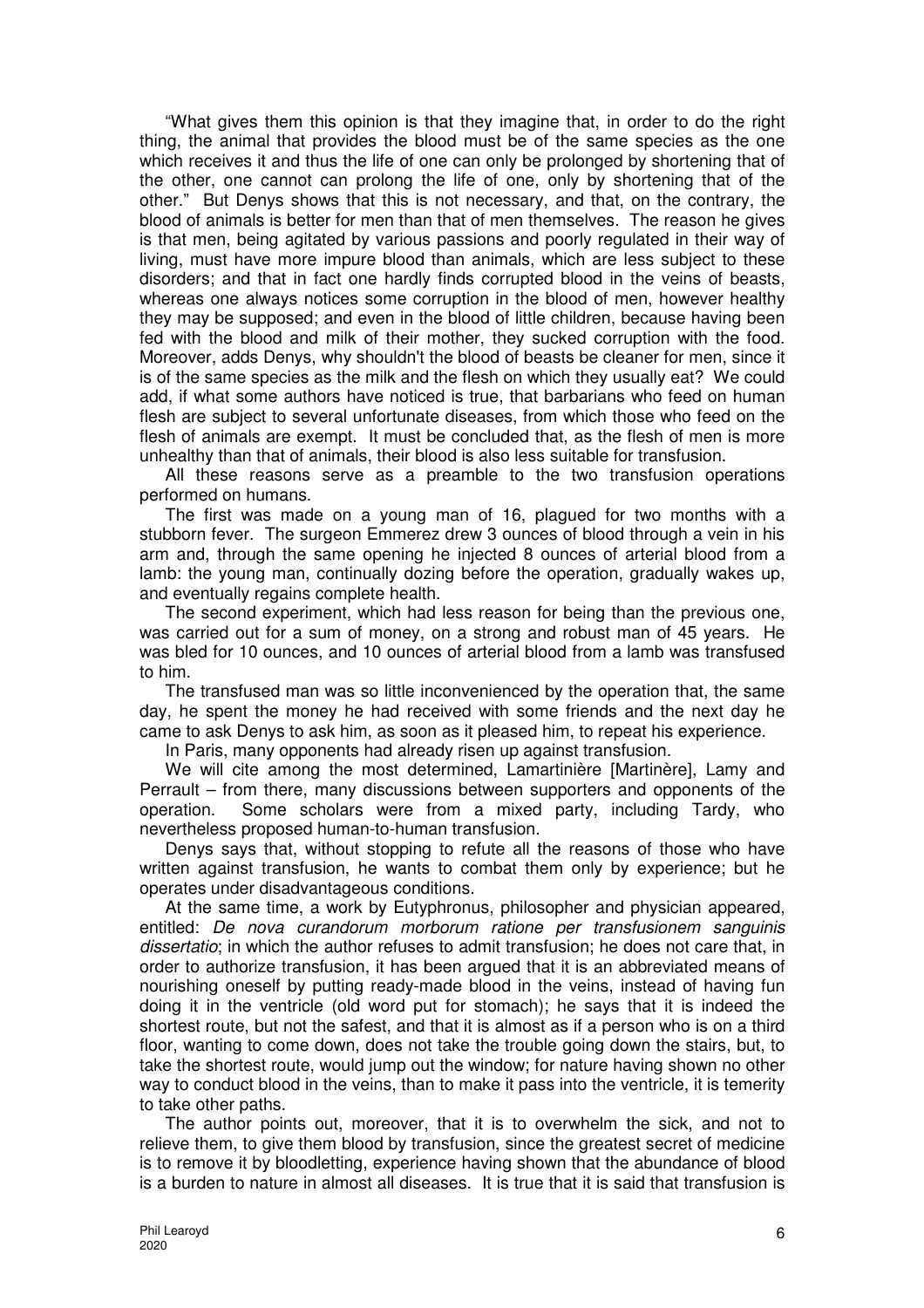always accompanied by bleeding, and that no blood is given that has been removed before; but the author replies that it is to destroy what the bleeding has done; that this is not unloading nature, but only making it change its burden; and that a sick person would be no more unloaded of it than a porter would be unloaded from a sack of peas, to load it with a sack of beans.

But admitting that transfusion was of some use, it would be necessary, in order to do it, to use human blood and not animal blood; for woman's milk being better for children's food than that of any other animal, it follows that man's blood should be preferable to any other for transfusion. (4)

Tardy, in his letter to Breton, doctor of medicine at the Faculty of Paris, admits that the blood of men is better for transfusion than that of animals; but he also confesses that, whilst transfusion is not good for all diseases, and particularly for pleurisy and all hot diseases, in which it is more useful to remove blood than to give it, however it does not should not be rejected, because it can be useful in many other cases.

At the same time, in Germany, Daniel Major published, in 1667, a work on infusory surgery and blood transfusion.

Daniel Major (5) tells us that he tried to pass the blood of a dog into another dog, by means of tubes joined together by a vertebral artery of the horse: is this not the idea of the rubber ball, which was proposed later, and without much more success, as we shall see.

In 1667, Richard Lower and Edmond King transfused blood in London on a man of letters, Arthur Coga. Seven ounces of blood were taken from him, and 10 ounces of sheep's arterial blood was passed through his veins. Arthur Coga could not be cured, but he did not become any more ill.

The previous successes were soon to be followed by two setbacks, which would bring the transfusion operation into disrepute.

Baron Bond, son of the Prime Minister of the King of Sweden, in Paris, was attacked with severe dysentery. The doctors who treated him, and Denys was one of them, seeing him at the end, had the unfortunate idea of attempting transfusion as a last resource.

Two pallets [sic] of calf's blood were passed through the veins of the dying man. The patient revived, the dysentery subsided for twenty-four hours; then the accidents reappeared with the same violence. It was thought that it was good to renew the transfusion. The patient, who was at all ends, found himself again relieved for twelve hours, then he died.

The second setback took place on a poor maniac, Antoine Mauroy. To cure him, it was thought useful to remove 10 ounces of venous blood, which was replaced by 6 ounces of arterial calf blood. The maniac felt a little better after this first operation. A few days later, he was given another pound of blood: he recovered his reason, and was passed for healed. But he died a few days later; and the adversaries of the operation did not fail to attribute this death to the operation itself; which was not true at all, as we will see later. (6)

It was then that the criminal-lieutenant of Chatelet issued, on  $17<sup>th</sup>$  April 1668, a judgment by which it was formally indicated that blood transfusion could henceforth only be practiced with the approval of a doctor from the Faculty of Paris. .

I borrow from the thesis of Mr. Nicolas (7) the judgement of Chatelet that he translated.

This authentic piece offers too much interest not to appear in the physiological history of this question. We will give a summary:

Extract from the sentence given to Chatelet by the lieutenant of criminal cases. Paris,  $17<sup>th</sup>$  April 1668.

In this case, the following facts have been proven: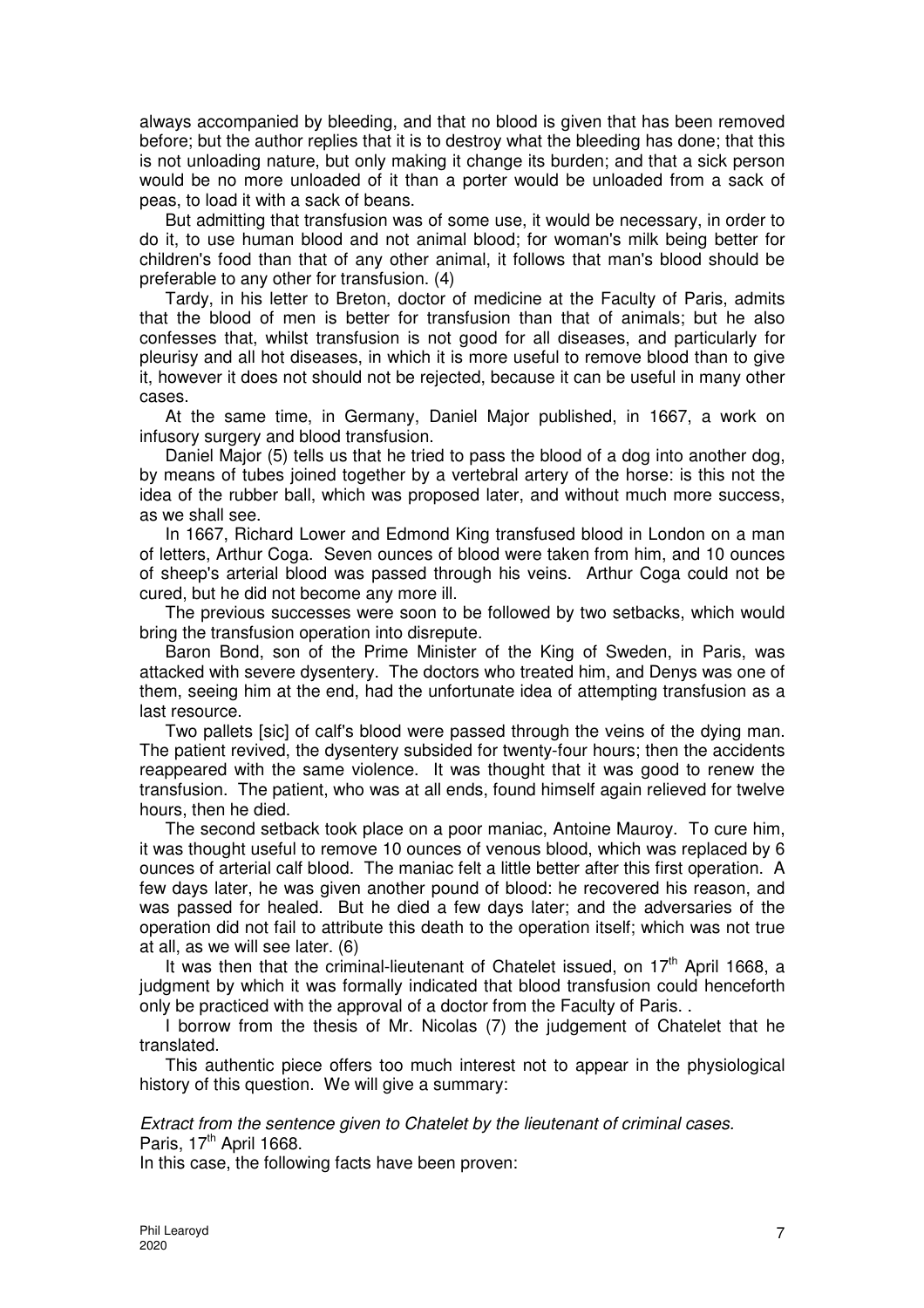- 1. The operation of transfusion was performed twice on Mauroy, who was insane, and a third was tried. It succeeded so well the first two times that this man was seen to enjoy all his good sense and perfect health for three months.
- 2. From the first two operations, his wife gave him eggs and broth for food. In spite of the defence of those who treated her, and without speaking to them about it, she led her husband to her house, who only went there with great reluctance.
- 3. Since that time, having fallen ill again his wife made him drink spirits and broth, with which she mixed certain powders. Mauroy having complained that she wanted to poison him and that she gave him arsenic in her broths, she prevented the assistants from tasting it, and, feigning madness, she threw the contents of the spoon on the ground. [Note: This point is actually not labelled as No.3 in the book]
- 4. Mauroy had frequent quarrels with his wife; she beat him although he was ill; the latter having once thrown a box at his head, she said that he would repent of it, though she was to die of it.

We see in the rest of the judgment, that Mauroy eventually died and that his wife would not allow anyone to approach her husband, to verify the type of death.

The woman was put in prison on suspicion of having killed Mauroy. While waiting for the cause to be informed, it was ruled that transfusion could not be performed in humans without the approval of a doctor from the Faculty of Paris. (8)

It is with this edict of the Chatelet that the first period in the physiological history of blood transfusion ends.

Just as the discovery of circulation, which had nevertheless presented itself to observation in an admirable form of simplicity and obviousness, had met with violent opposition, so the transfusion of blood, a corollary of the first discovery, had to be vigorously pursued in turn. Because every truth is a ray of light, which destroys illusions, prejudices or errors: the more it destroys false assumptions, the more clamour it raises.

The extract from the sentence handed down at the Chatelet on  $17<sup>th</sup>$  April 1668, is in the collection of the Académie de Dijon, volume II, page 144; and in number 36 of Philosophical Transactions.

Blood transfusion was therefore never absolutely forbidden, as has often been printed, but wisely regulated. It had already given results which, in effect had to contraindicate an absolute ban.

But this regulation did not suit Denys, who was a doctor at the Faculty of Montpellier.

Lower, in England, had, by his experiments, prepared the operation of the transfusion of blood, but Denys, the first, had practised it in France. However, while Lower and King were encouraged in London, Denys, who had however achieved nothing but success, was persecuted in Paris. It was because by his very attempts, and by his successful attempts, he had attracted jealousy: everyone had their eyes open to overwhelm him with his first failure. Jealousy unleashed a bitter war against Denys, and all the more unjust as the death of Mauroy, the last operated by Denys, was due, not to the transfusion, but to the ill-treatment suffered by the patient. It was subsequently proved that Mauroy's wife, won over by the enemies of Denys, had poisoned the patient some time after the operation: this woman, put in prison, was punished for this crime. But the judgment of the court of Chatelet was not revoked, and Denys had to withdraw from the struggle, which left him with only deep discouragement.

This ends the first period of transfusion in our country.

Lower (9), in England, is careful to point out that the first animal experiments were carried out in his country.

Thus, a French doctor has the honour of having carried out, the first transfusion in the human species; and to the English professor that of having prepared, by his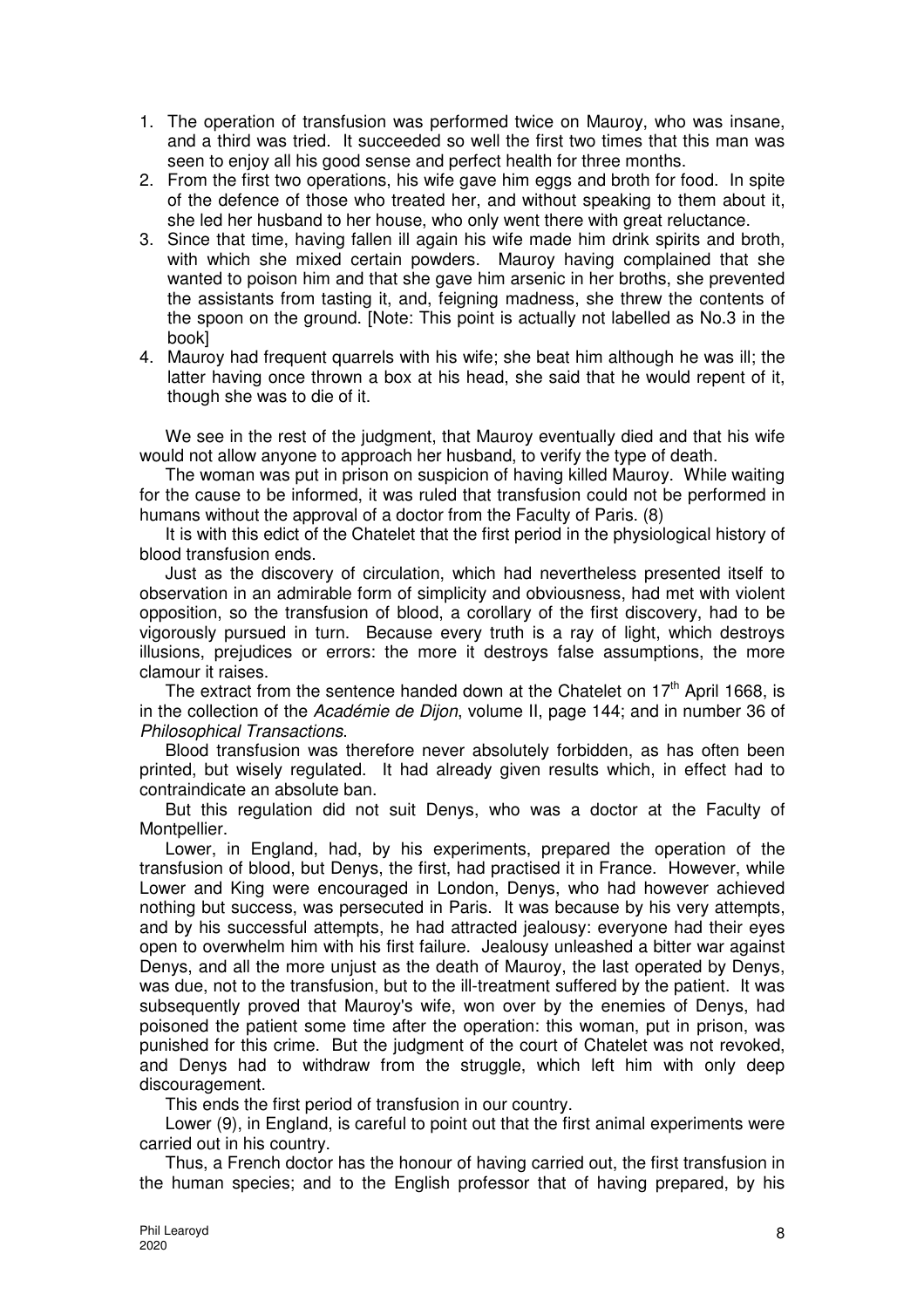experiments, this daring attempt. Lower was honoured in England. We know the rest.

History will add, we hope, for our country, that it is again a French doctor who deserves the honour of having given the complete and truly practical solution to this important problem, and for so long in the study.

The French surgeons of this period, while granting the English the honour of having been the first to have experimented on animals, maintain that in France, and before the experiments of Richard Lower, which were made in 1666, the first idea of transfusion was born. "Thus," said Denys, in a letter to Mr. de Montmor, "it is known, and there are several persons of honour who can testify, that it is more than ten years since Dom Robert des Gabets, a Benedictine cleric, gave a speech on transfusion, in the assembly that was held at Mr. de Montmor's house, and there are still several copies of it; it is true that most of them scoffed at this proposition, and that it was believed to be impossible. The English, seeing that no state of this invention was being made in France, wanted to seize it as something abandoned, and practiced it on animals; but we finally claimed it, and we found a way to regain possession of what belonged to us, by practicing it first on man." (10)

An answer to the above is found in a passage borrowed from the History of Philosophical Transactions, where it is said: "We gladly agree in England, that the French were the first, as far as we know, who took this big step in transfusion, to practice it on man, but they must also learn a truth, is that the philosophers in England, would have made this experiment a long time ago on men, if they were not so circumspect, when it is a question of putting the life of the man to chance, for the conservation and the recovery of which, however, they spare neither care nor penalties; and if they had not been held back by fear of a law that is more precise and more rigorous, in similar cases, than the laws of several other nations." (11)

While this was happening in France, transfusions were also being done in Italy. We find in the *Giornale dei litterati*, 1668, an account of the experiments made in Bologna by Magnani, on lambs and dogs. Cassini and Griffoni also experimented with animals.

In Rome, surgeons Riva and Manfredi (12) performed it several times on humans. In the Ephémérides des curieux de la nature, we find an observation reported by Georges Elsner on the operations of Guillaume Riva. But this doctor had not understood that the transfusion of blood can do nothing against organic diseases, and he pretended to cure phthisis by this means. As we can see, he had taken the thing by its worst side. And he did so well that in Italy too, it was necessary to take measures against innovators who were a little too careful.

#### § II. Second period

From the year 1668, blood transfusion, banned or almost from medical practice, however always remained a scientific question.

Claude Perrault (13) experimented with it on animals, kept in the Académie des Sciences. The main conclusion is that an animal can only receive blood in its veins from an animal of the same species; we will soon see that later we were to arrive at the same conclusions. However, in 1683, the Archives scientifiques counted another human transfusion success, Kaufmann and Godefroy performed transfusion in an anaemic subject, and he returned to health. They used lamb's blood.

De Gurie [De Gurye] (14) says that this operation can, in certain cases, which he does not specify, be useful; but that in most cases it must have unwelcome effects. He bases his conjectures on "that the blood of different animals, being of a very different nature and having many spirits, cannot mingle in the body of another animal without fermenting, and cannot ferment without causing many alterations."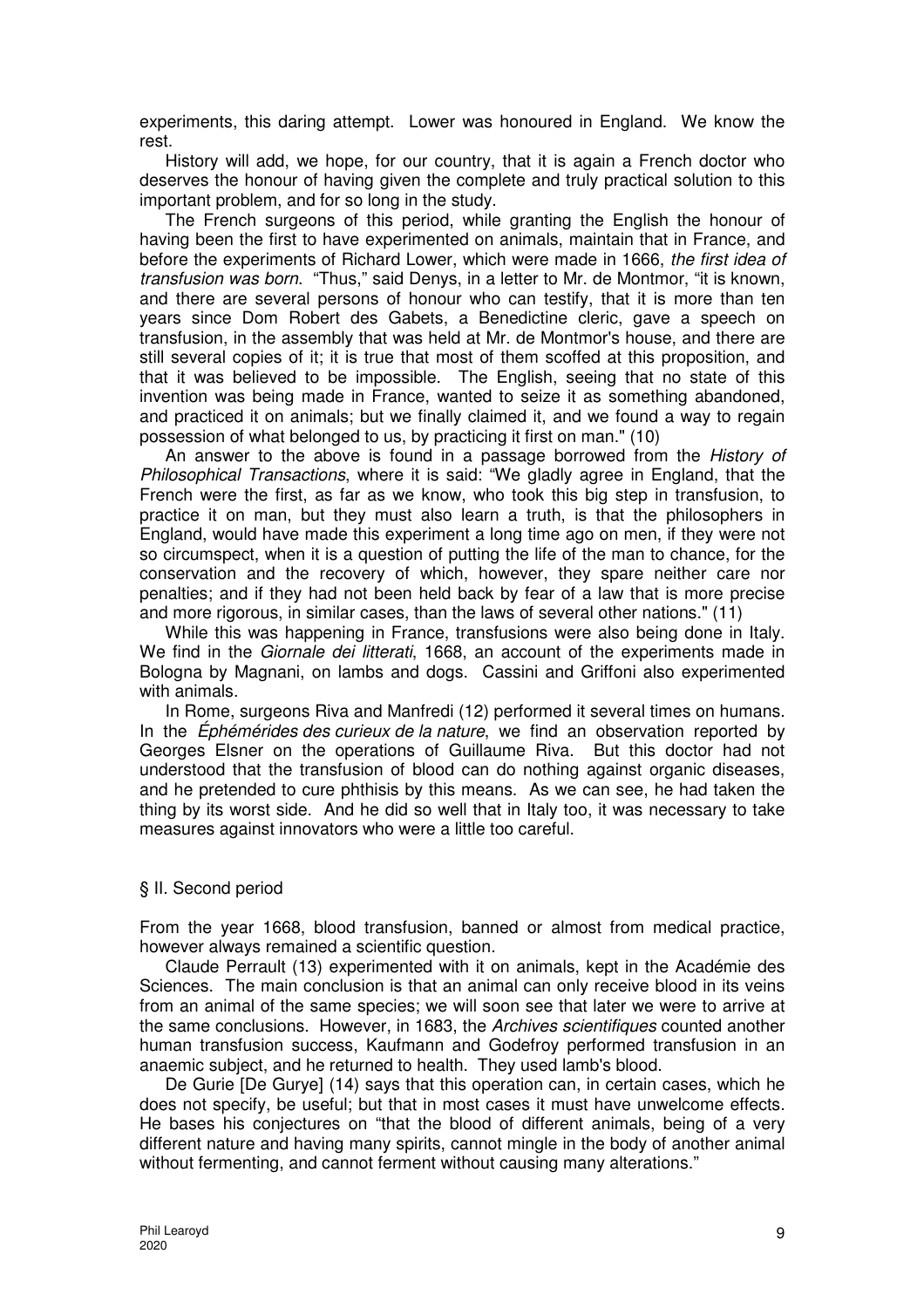Fortunately, an idea had survived all attempts made in France and Italy. Richard Lower, wiser in this than his contemporaries, had already insisted on the necessity of tracing the indications for transfusion, and in the first line, he had indicated haemorrhages of any kind. It was a time out; but soon the idea would resume its progressive course.

In 1714, a scientist of the time, Nuck, made the history of this operation. He thinks it has been too much forgotten for fifty years. He says formally that it should not be banned from the medical arsenal; that it can offer great resources, in wounds followed by considerable haemorrhages. But he is not of the opinion that animal blood is used for the operation in humans. The work that contains these wise reflections is entitled: Operationes et experimenta chirurgica.

In 1749, Cauttwel, doctor-regent of the Faculty of Medicine in Paris, was of the opinion that since blood transfusion had once given some success, it is logical not to outlaw it in desperate cases. (15) This period, it is seen, has only a small number of facts: it is a period of almost zero for progress.

In the great *Encyclopédie des sciences*, published in Neufchâtel, there is a purely historical article, in which little is said of the struggle of Denys and his adversaries.

Senac (16), in making the history of the discovery of circulation, speaks of the transfusion of blood as further evidence of Harvey's discovery.

So we see that transfusion has completely disappeared from medical practice. This abandonment is fairly well explained, if we consider that the experiments were not always successful, even on animals, as it happened at the Académie des sciences; operations on man did not always have very positive results, and death sometimes followed them; finally, many writings, contrary to this method, came to add their authority to the disapproval of the judgment of the Chatelet.

We have to go to the beginning of the 19th century to find new transfusion attempts.

### § III. Third period

It is the first scientific era.

Until then, it can be said, they had only been chance trials. And if one thing should surprise us, it is that with such bad management, there was no more failure.

But by this third period, science had worked, and operations could now be done, with the spirit of wisdom and method brought about by the progress of enlightenment.

Blood transfusion had long since been forgotten, when in 1818 a highly valued English surgeon, Dr. James Blundell, again called attention to the operation.

Called to a woman of high birth, who had had uterine haemorrhage, he arrived when the flow of blood had completely ceased. Despite all his care, he could not revive her, and this woman died two hours after his arrival. Blundell, a serious mind, began to reflect on this melancholy scene. He thought and wrote that this woman would probably have been saved by the transfusion of blood.

He then undertook a series of animal experiments, and he came to the conclusion that blood transfusion is not a dangerous operation. But he is of the opinion that in order for the danger to be avoided completely, the blood should be defibrinated. (17) [Note: Whilst Blundell's experiments identified in this reference investigate the time taken for blood to coagulate and the problems that this causes, he does not investigate defibrinated blood and does not state that it should be used, as quoted here by Moncoq – PL]

The following year, in 1819, Blundell performed a transfusion at Guy's Hospital in London on a 40-year-old man who had pyloric cancer. He was injected, in several times, with 14 ounces of human blood. The patient appeared better at first; but he died, as he was to die, of his cancer, after a few days. Blundell concludes from this that transfusion should be reserved for haemorrhages only. The preceding operation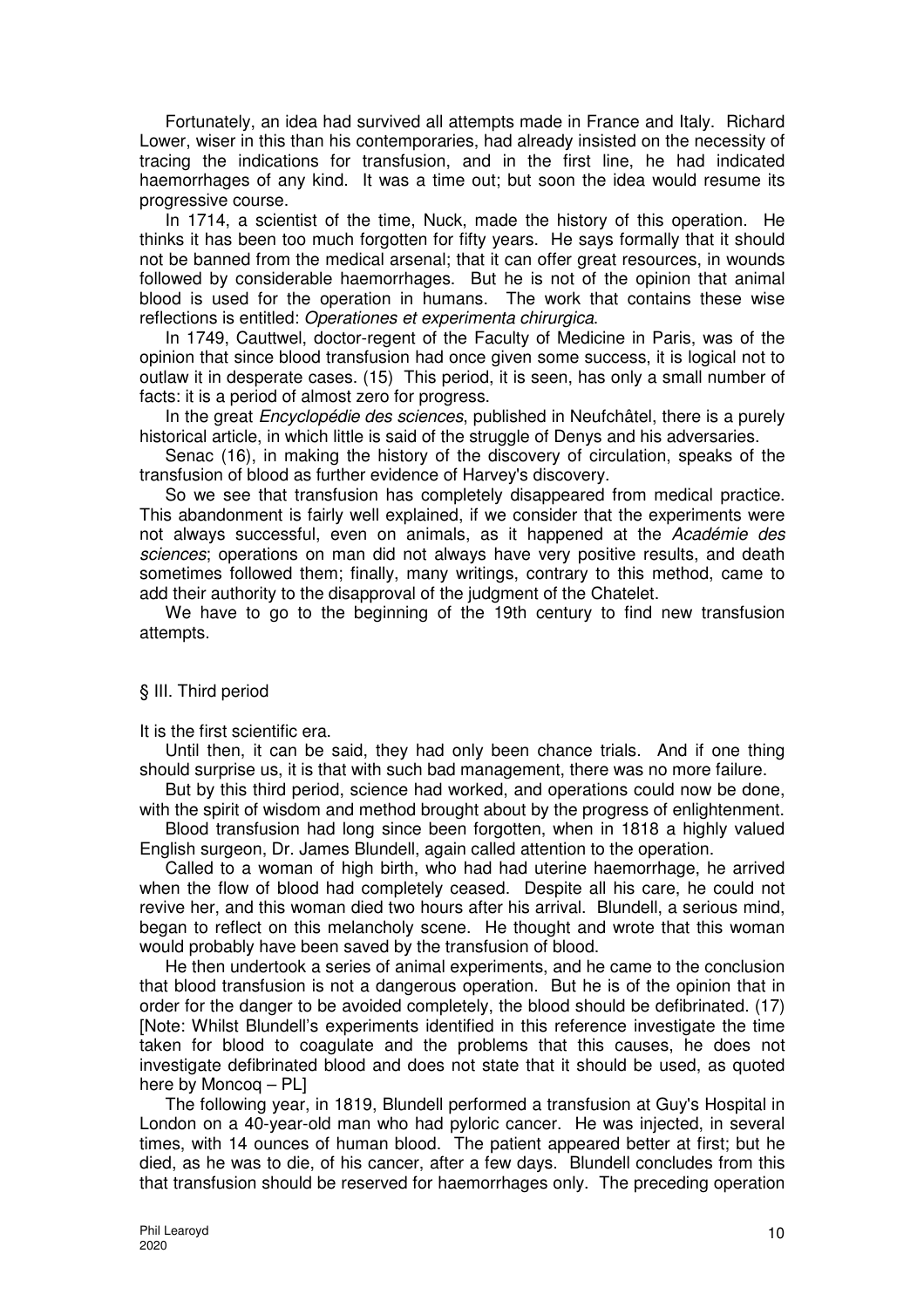had not been injurious, but it had simply supplied for some time the functions of the stomach.

We are surprised that Blundell had fallen into this trap: he could not ignore that it was compromising a good thing, to sacrifice it in this way to a disease of the nature of cancer.

In 1825 another case presented itself to the observation of this English physician. This time the transfusion was well indicated. It was a uterine haemorrhage. The patient was in a desperate state. Despite his great confidence in the transfusion, Blundell tells us, he no longer hoped. He ventured, however, to attempt this great means. (18)

The first time he injected 4 ounces of blood; the patient gradually recovered from her syncope. He again gave two injections of the same amount and was successful.

Emboldened by this first attempt, Blundell, convinced that he had a heroic remedy in these extreme cases, again had the opportunity to perform the same operation twice in 1826 (19) and in 1827 (20). He was careful not to miss it, and he again saved one of his patients.

These successes obtained, and the facts and circumstances of which could be ascertained, were to ensure the triumph of transfusion. Mr. Milne-Edwards had already taken the part of the proscribed operation with conviction, in his thesis of 1823. Their eyes were opened, and from then on all physiologists held honour to study the question, and to experiment in turn.

Also, after Blundell and Mr. Milne-Edwards, Prévost and Dumas, Bichat, Nysten, Larrey, Magendie, Dupuytren, Dieffenbach, Bischoff, Brown-Séquard, and a host of other scientists of the first merit, deal with transfusion, and each adds some facts to the facts already known, so as to ensure a certain place for transfusion in therapy. In the second rank we can cite the research of Tardy, Doubleday, Brigham, Swel, Reng, Roux, Rosa, Brown, Klett, Bauner, Furner, Olivier, Ashwel. I quote all these names to prove the importance that has been attached to this issue. We will find moreover a certain number of them in the observations that we reserve to quote. Today progress continues; physiologists devote their finest pages to it, therapists are careful not to forget the advantage that can be drawn from it when all else is lacking. Quote men such as Messrs. Claude Bernard, Longet, Grisolle, Malgaigne, Nélaton, Velpeau, that is to say that there was a truth to be added to so many other truths, a progress to be made finally: as we will see, progress has been made.

### **Art. III. - Main deductions from animal experiments since 1818**

Before reproducing in some detail the perfectly authentic transfusion operations that have been performed in humans, it is interesting to take a look, but a quick glance, at the main deductions, which we have been able to draw from experiments in animals: this order was the logical order of facts; it will be the order of our narration.

According to the experiments of Bichat, Dower, Blundell, transfusion succeeds when it is practiced on an animal with the blood of an animal of a related species; and already the experiments of Lower, of Denys, had shown that the blood of calves and lambs could be used without danger in man. These facts, which we will hardly be tempted to imitate, nevertheless prove that, if we interpret everything correctly, blood transfusion is not dangerous in itself, and that the abuses that have been made of it have alone compromised it.

One of these more interesting experiments is the one Blundell noted in his 10th observation. (21) A dog, which he rendered bloodless, remained five minutes without breathing at all; he performed the transfusion after that time, and he brought this dog back to life, when he no longer counted on success at all, after such a relatively long time. This experience, of which we will discuss later, proves that life is maintained for some time in a latent state, when it no longer manifests itself by any function; and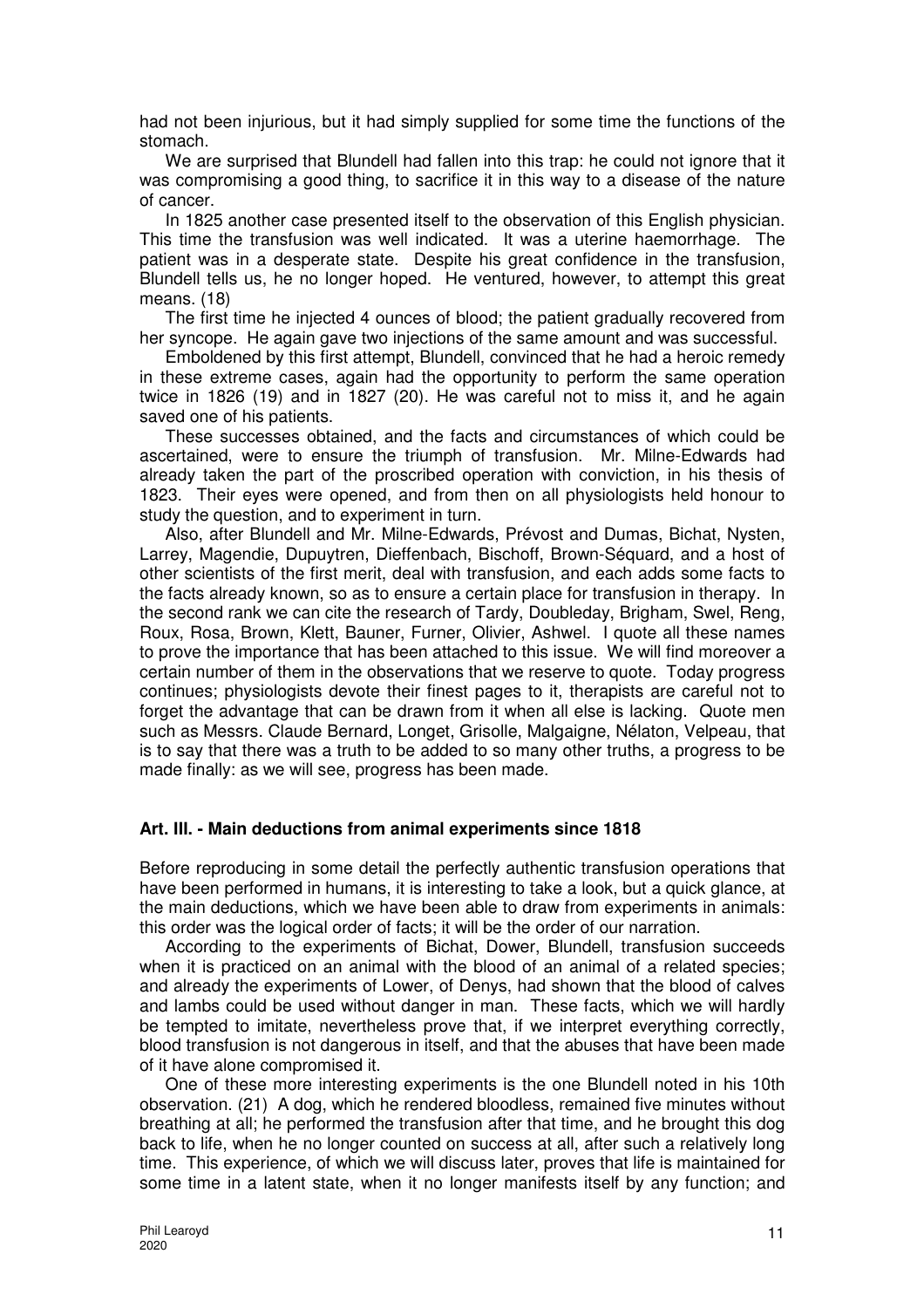that the nervous system is able to be impressed again if the blood is returned to the circulatory system, before the nervous system has undergone any significant changes.

The English surgeon's memoir ends with the account of experiences, which can be divided into three series:

FIRST SERIES: Arterial blood was transfused into dogs which had suffered severe haemorrhage, and which appeared to be in a state of near death. Soon the heart's movements recovered, and the animal came back to life. Blundell points out that to achieve this result it always took a much smaller amount of blood than the animal lost.

SECOND SERIES: Transfusion of arterial blood from an animal into the veins of the same animal. The result was almost instantaneous: the animal came back to life.

THIRD SERIES: Transfusion of human blood into the veins of the dog. After giving three dogs a fairly large amount of blood, Blundell transfused them with human blood. Immediately after the operation, the animal appeared to revive, but soon succumbed.

The experiments that I have just mentioned are not the only ones that have been made by the English surgeon; in fact, he reports others in which he sought to establish what would happen if the blood were allowed to stay for a certain time in the vessel intended to receive it, before injecting it into the veins of an animal, and moreover, by borrowing blood from an animal of another species.

Thus, human blood, having spent thirty to sixty seconds in a vessel, was introduced into the veins of several dogs; they all died, either immediately after the operation, or some time after, or after several days. These experiments, already attempted by Mr. Goodrige of Barbados and by Dr. Leacock, had given them the same results.

Blundell, fearing that the introduction of blood would allow air to enter the vessels, and fearing the presence of this gas, investigated whether it could not be endured at a low dose without compromising life. For this he made a few experiments, from which he concludes that air, if there is not too great a quantity in one of the veins, can be endured without disturbing the functions of the animal in a sensitive way.

All the experiments reported so far have been made with arterial blood; it was important to see if venous blood would produce the same results. Blundell's research has taught him that venous blood from humans, introduced into animals, does not bring back life any better than arterial blood.

Blundell concludes from these experiments that transfusion of blood into the veins of a human creature can produce the most beneficial results.

Blundell's experiments, in somehow resuscitating the transfusion of blood, were not to be lost. As we have seen, during the first period from 1665 to 1668, the surgeons of all countries deal seriously with this question, so the example given by the English surgeon had to be followed. It was, in fact, and important works soon appeared.

In 1821, Messrs. Prévost and Dumas published a memoir entitled: Examin du sang et de son action sur les phenomenes de la vie. [Review of blood and its action on the phenomena of life] We see, in this memoir, that when one bleeds an animal to the point of syncope, when all muscular movement is abolished, when the actions of the heart and of the respiration remain suspended for a few minutes, it is certain that life is for ever extinct within him.

If one then injects water or blood serum into the veins of this animal, death does no less happen. But if blood from an animal of the same species is injected into its veins, each portion injected somewhat revives this species of corpse, and it is not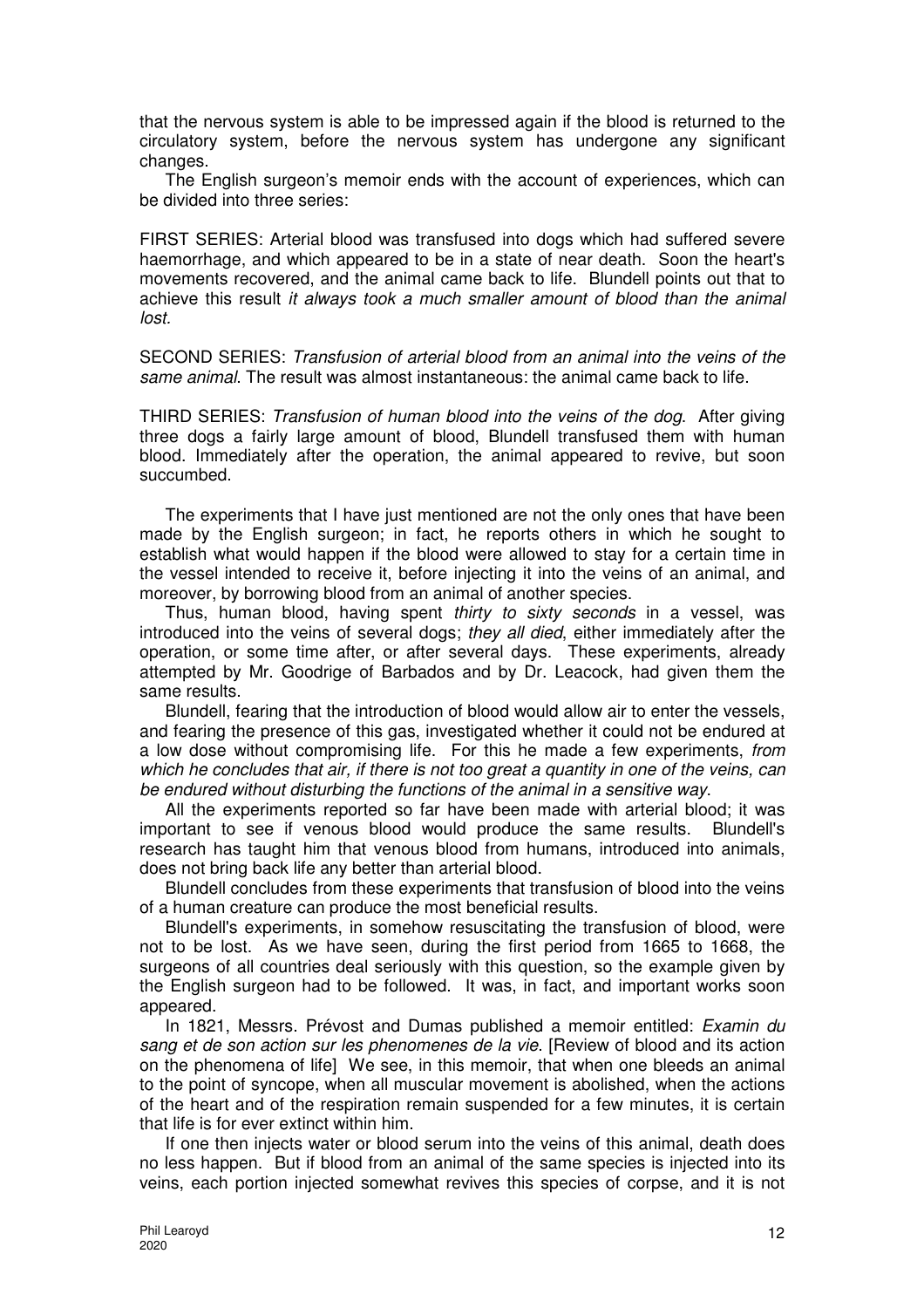without great astonishment that we soon see it breathing freely, moving with ease and recovering completely. If we inject blood of a different species, but whose globules are of the same shape, the animal eventually dies after a few days.

If we inject blood with circular globules into a bird, the animal dies in the midst of very intense nervous accidents, absolutely as if a very violent poison had been passed through its veins. It is essential to note that, in these experiments, these scientists acted sometimes with defibrinated blood, sometimes with non-defibrinated blood. Despite the results obtained by these scientists, their conclusion was that transfusion in humans should be postponed until the time when the active principles of the blood would be better known (22).

Messrs. Prévost and Dumas have observed that, when blood of a different species is injected into an animal, the globules of which are of the same form, but of different size, the animal dies after some time.

Animals subjected to these tests present the following phenomena: the pulse is faster, respiration retains its normal state, but the heat is lowered with remarkable rapidity when it is not maintained artificially. These observations apply to the injection of fresh blood, as to that of blood drawn for twelve and even twenty-four hours, when it has been defibrinated.

Four years later (1835-1838), Bischoff carried out a series of experiments whose results, for science, were these important facts: that the red globules are the revivifying principles of the blood; that blood can only be usefully employed from one species to the same species, but that, however, blood of a different species poisons only when venous and not arterial blood is used. Bischoff presumes, without asserting it, that in these cases the poisoning is due to the scum mixed with clots in the venous blood. (23)

Brown-Séquard's many experiments, published in 1855 and 1857, shed new light on this interesting question of transfusion. These experiments of the eminent physiologist demonstrated that the efficiency of the blood employed depends on the quantity and the nature of the gases that it contains; that venous blood has the same revitalizing force as arterial blood, if it is made red by the introduction of oxygen, or if it is injected slowly enough to allow it to decarbonise in the lungs; that on the contrary, arterial blood acts as a poison, if it is changed into venous blood, under the influence of carbonic acid; that it is then that intoxication and death may be produced in the midst of very violent nervous accidents, provoked principally by the deleterious action of carbonic acid (24).

In 1823, Mr. Milne-Edwards, after having himself made numerous experiments in animals, argued before the Faculty of Medicine of Paris, that, in certain definite cases, the transfusion of blood could and should be introduced in surgical practice. (25)

This scientist thinks that, in haemorrhages, death is mainly determined by the subtraction of the blood cells. But he mainly treats the question as a zoologist. He establishes that the blood foreign to the organism is all the less able to fulfil its function, since the animal, from which it comes is in a degree of zoological kinship; more distant from the one in which it is transfused. He cites, in support of his opinion, the experiments of Bischoff, who saw frogs perish when the blood of mammals or birds was introduced into their veins, while the blood of fish did little harm to them.

On the other hand, in an experiment which Mr. Milne Edwards made with Mr. Delafond, a donkey was bled to the point of being rendered almost bloodless. A fairly large quantity of horse blood was injected into his veins; not only did the donkey revive, but he made a permanent recovery.

In 1830, a memoir by Dieffenbach appeared. The best summary that we can make of this memoir is to quote its conclusions: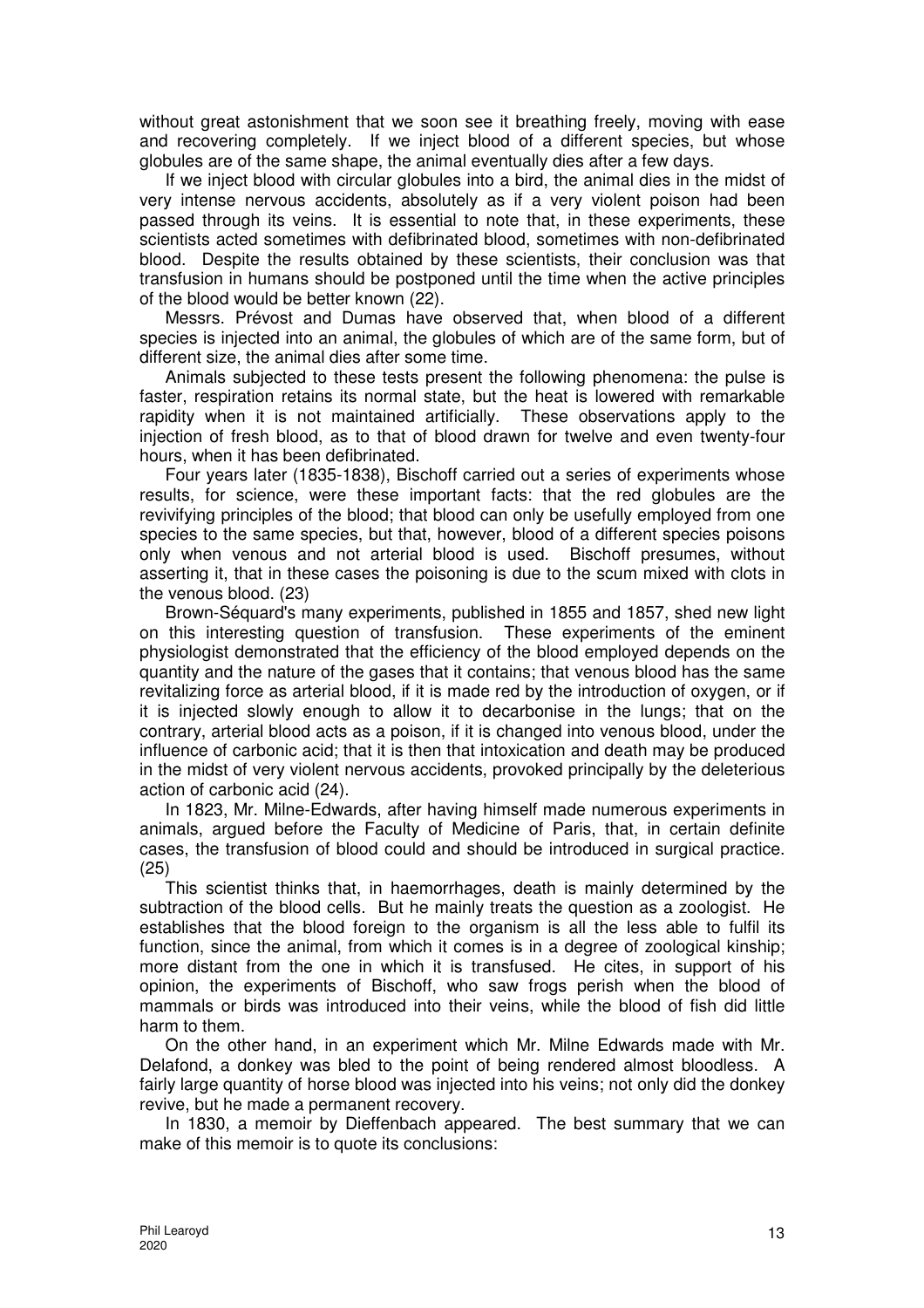- 1. An animal depleted of blood, can be brought back to life by the blood of an animal of its kind, and continue to enjoy perfect health.
- 2. When the blood comes from different species, it can sometimes produce signs of revitalization; but he can never keep life.
- 3. If, to effect the transfusion, we use the blood of an animal of a very different species, death is always the result, even when the quantity injected is very small.
- 4. A prior bleeding makes mammals less sensitive to the deleterious action of the blood of birds or cold-blooded animals.
- 5. The injection of the blood of mammals or fish always kills birds, and death is always accompanied by accidents similar to those produced by narcotic poisons.
- 6. If, after the injection of foreign blood, the animal experiences strong evacuations by vomiting, stool or urine, this sort of crisis usually lessens the danger.
- 7. Blood, exposed to the air for a long time, loses its revitalizing properties only when it begins to decompose; but when putrefied it produces the same effects as any other putrefactive animal substance.
- 8. Neither age, nor sex, nor the different states of the body, determine any change in the action of the transfused blood.
- 9. Transfusion does not always transmit diseases.
- 10. Venous blood is the one that is best suited for this operation.
- 11. Transfusion, even with blood from animals of the same species, is always dangerous, and more so than some physiologists have thought. As to its use as a therapeutic means, this operation seems indicated in the case of imminent death by haemorrhage, and only when all the other resources of the art have been employed uselessly; but one should never use only human venous blood.

Some authors of educational works have, since 1830, devoted important chapters to the study of the question that concerns us.

Mr. Bérard does not want to defibrinate blood, because the beating cannot be done without altering the blood cells. He advises the operation mainly after puerperal haemorrhages. He draws the attention of doctors to this operation, too neglected in his opinion.

In 1838, Magendie dealt with transfusion in his Lecons sur le sang, volume IV, page 181. He does not doubt that, in certain cases, medicine can take advantage of it. But we must be careful not, he says, to use defibrinated blood.

And he proves his assertions by experiments; he injects 300 grams of human blood serum into the veins of an adult dog. This dog died within twenty-four hours. He repeated the same experiment with blood serum, taken from a dog of the same breed as that into whose veins the injection was being given: death nevertheless came after the same time. These facts are important; they explain to us how partial transfusions of serum, practiced in humans to fight against cholera, should not be more successful. On the other hand, the learned physiologist injected the blood of 15 frogs into the veins of a dog, and he did not feel any trouble.

As for the operations of transfusion by blood in kind, Magendie insists on these conditions of success; that the blood should be injected as fresh and as slowly as possible and, as far as possible, protected from contact with air.

Venous blood, says Magendie, is the most suitable for this operation, because it coagulates less quickly than arterial blood; but Magendie finds transfusion a difficult operation, because the blood coagulates very quickly in humans.

His opinion as to the source from which we should borrow the blood is clearly formulated in the following lines:

1. A mammal put into a state of apparent death by the sudden loss of its blood may be resuscitated by the blood of a mammal of another species; but he always ends up succumbing a few days later.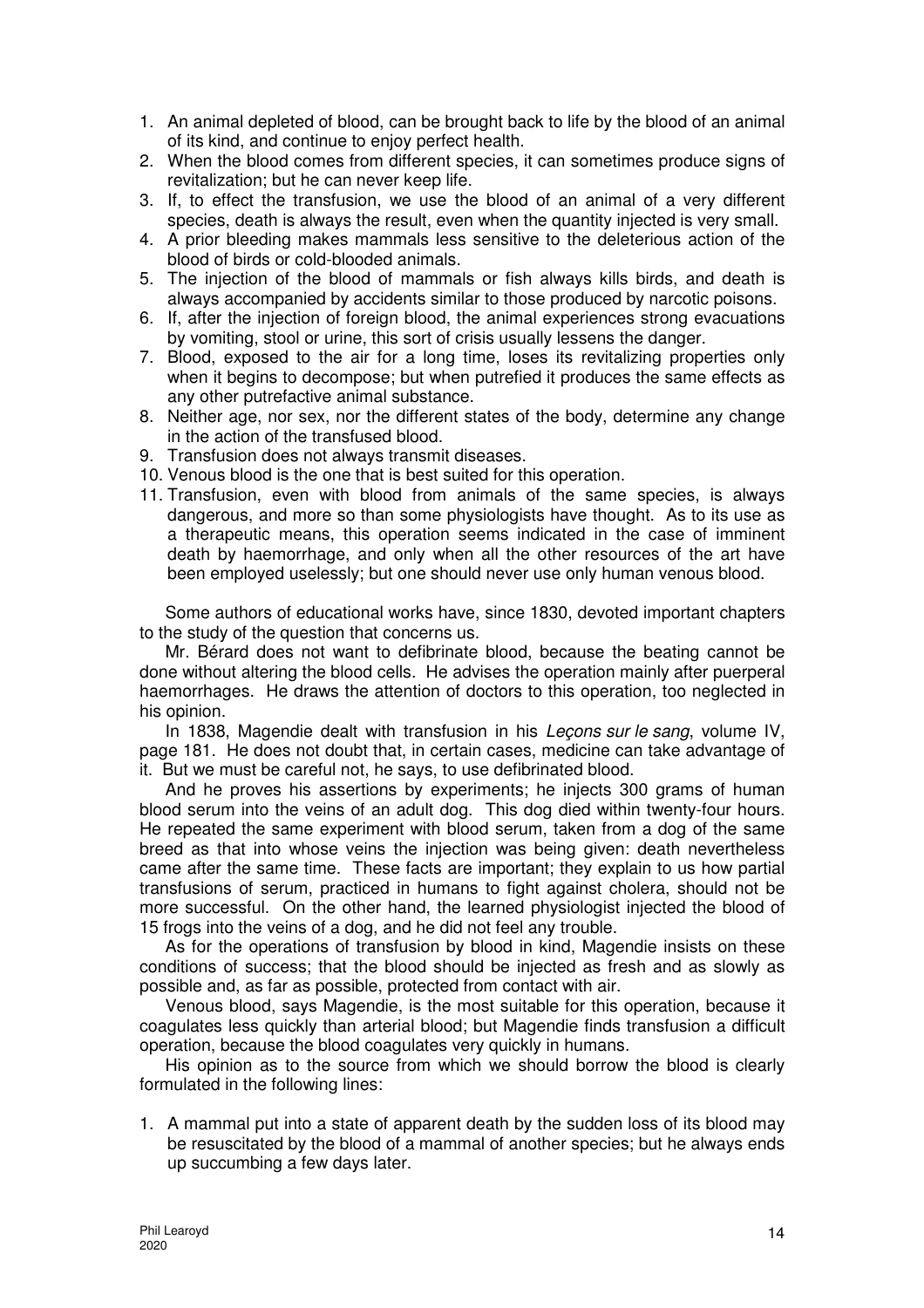2. A mammal put into a state of apparent death by the sudden loss of its blood can not only be revived, but it can be kept alive indefinitely, by the transfusion of blood from a mammal of the same species.

## **Art. IV: - Experiments with defibrinated blood in animals**

It was very important to know what the transfusion of defibrinated blood would produce in animals. I have made a certain number of experiments in that direction; but I prefer to quote the experiments that Magendie made publicly in his course of 1837: I arrived at absolutely the same conclusions.

I borrow from the famous French physiologist the following passage, drawn from his lessons on the phenomena of life: "Dieffenbach, wishing to rehabilitate blood transfusion, had recommended extracting fibrin in order to prevent obstruction of the capillaries. A few months ago such a process would have seemed very rational to me. Today my experiences have taught me that it is no longer suitable: if we remove the fibrin, the animal must inevitably succumb."

Experience of  $17<sup>th</sup>$  February 1837. "The jugular vein of a dog, exposed and opened, 8 ounces of blood was taken out, collected and beaten to remove the fibrin, which was deposited on the rod in yellowish filaments. The blood was filtered through a fine cloth, and then injected back into the vein. The animal seemed worried; he went to bed, refused food, and made efforts to vomit. He gradually weakened, his breathing became difficult, and he died the evening after the second injection.

At the autopsy, carried out twelve hours later, we have already observed a most fetid odour of putrefaction, as we find in all diseases that result from an alteration of the blood, and which the ancients called putrid. This dog died because the viscosity of his blood being reduced, this blood could not circulate in its channels: its serous part was extravasated in the lung, through the walls of the capillaries.

These are the lesions observed at the autopsy: the blood, which remains in the vessels and the heart, is not coagulated, but it has retained a remarkable fluidity. The hepatized lung is no longer permeable: the pleural cavity contains reddish serosity, and the abdominal cavity a notable quantity of citrus fluid. So the fact is clear: the serum and the colouring matter have transuded by imbibition.

Do not the pulmonary infatuations that occur during the course of the fevers called typhoids depend on such a change in the viscosity of the blood? I insist on this fact, because it seems to me rich in therapeutic applications?"

In his public lesson of  $24<sup>th</sup>$  February 1837, Magendie repeated the same experience. He reproduced it again in the lesson of 1<sup>st</sup> March of the same year.

On 21<sup>st</sup> June 1837, continuing the same research, Magendie expresses himself thus: "Having wanted to remove from the blood the faculty that it enjoys of becoming en masse, we have subtracted the fibrin. The same experiment, repeated a number of times on various animals has always given us the same results: the animal always died, and all the more quickly the less normal blood remains.

Defibrinated blood can no longer move in the vessels: the serum passes through them by imbibition, it forms congestions and extravasations, mainly in the lungs, and it quickly brings about asphyxia and death.

Thus the same substance which solidifies when it is outside the vessels, but which is liquid inside them, fibrin, gives the blood the wonderful viscosity to travel through the finest capillaries; and it is interesting to know that this coagulable blood alone is suitable for sustaining life: its very viscosity is precisely what makes it circulate."

These conclusive experiments of Magendie make it clear to us that transfusion with defibrinated blood could never succeed in humans. We will soon see that indeed it has always failed – because we will have to come back to this crucial point.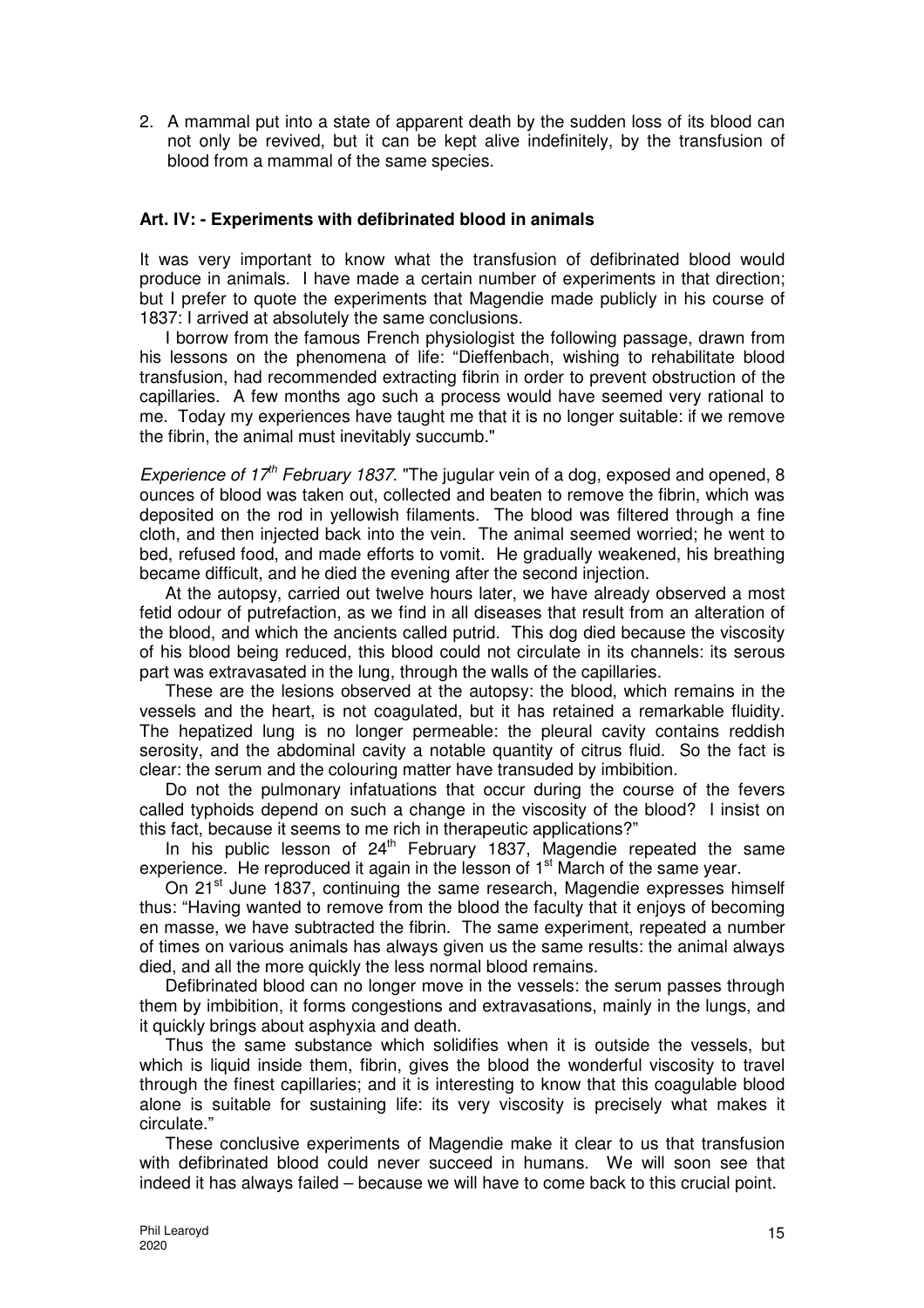Poiseuille says that blood slows down its course through capillaries as it becomes depleted of fibrin. We see that this author is in perfect agreement with the previous one.

## **Art. V. - Temperature to be given to blood for transfusion**

Mr. Nicolas-Duranty (Paris thesis 1860) related experiences that it is just and useful to mention, and which Mr. Oré, from Bordeaux, reported in the good memoir he published in 1868; it is from the latter that I borrow the following lines:

I am talking about the temperature that the blood that is used for the transfusion must have.

After indicating the experiences of Hunter, Scudamore, Blundell, Davy, he reports his own experiences, the conclusion of which can be formulated as follows: The cold, far from producing coagulation of blood, seems on the contrary to prevent it, and when we want to attempt transfusion, we will now know that, to keep it liquid, the best is to cool the vessel and the syringe (p. 39).

This opinion had already been formulated by Professor Malgaigne, in his Traité d'anatomie chirurgicale. (26)

Here, moreover, are the experiments on which M. Nicolas bases this opinion: In a large rabbit, the carotid artery was opened and blood was allowed to flow until the heartbeat and respiratory movements stopped. The temperature was considerably lowered, the pupils were dilated; the animal had lost sixty cubic centimetres of blood.

Six minutes after the end of the haemorrhage, he injected into the jugular vein ten cubic centimetres of arterial blood taken from another rabbit, and brought to a temperature of eight degrees centigrade.

The injection lasted five minutes. Two minutes after the operation, some slow and weak breathing movements, and a slight tremor in the precordial region occurred. After six minutes, the animal is untied and walks with difficulty. The temperature remains low, the heart beats weakly. Twelve minutes later, the heartbeat is still weak, but it is rushed. After thirty minutes, these beats are very sensitive, less precipitous, but closer to the normal type; finally, an hour and a half after the operation, the animal walks and takes food; the respiratory movements, the circulation, the temperature, are in the normal state.

In a second experiment performed on a rabbit, the animal lost fifty-five cubic centimetres of blood. Mr. Nicolas injected it with ten cubic centimetres at eight degrees centigrade. The phenomena indicated in the preceding experiment manifested themselves again, and two hours after the operation the functions of life were performed regularly. The animal was quite lively; it would take food and flee when approached.

In a third experiment, after removing fifty cubic centimetres of blood from a rabbit, Mr. Nicolas injected it with ten cubic centimetres of arterial blood, at nine degrees centigrade. Twenty minutes after the operation, the heartbeat that had stopped, as well as the respiratory movements, were in the normal state.

These three experiences are of great interest; they show that there is no need for the blood to have the same temperature as the body, so that coagulation to be delayed.

In the second place, they show that, in three animals from which *fifty cubic* centimetres have been removed, it only took ten cubic centimetres to bring back life, after an hour and a half or two hours, or twenty minutes, when one experimented with arterial blood.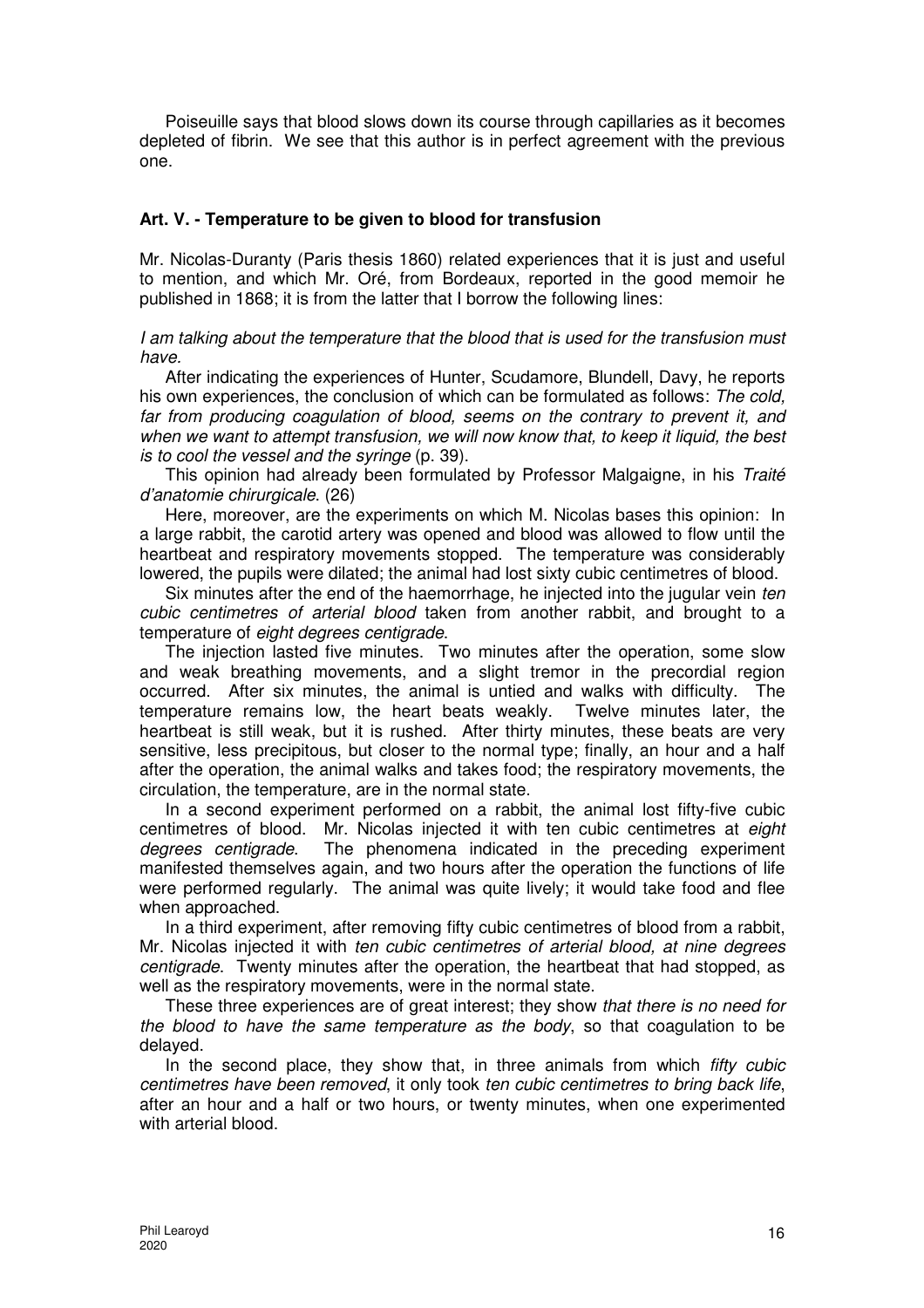# **Art. VI: - Conclusions of the previous experiments**

Transfusion operations carried out from the most remote times to the present day, either as an experiment or as a means of bringing a sick person back to life, a certain number of facts acquired in science have emerged. These facts, we will present them in the form of propositions, which seem to us to summarize the physiological knowledge acquired to date, on this important question:

- 1. That when an animal has been reduced to a state close to death, following a considerable loss of blood, it can be immediately brought back to life by transfusion (Richard Lower, Denys, Blundell, Bischoff, etc.) blood borrowed from an animal of the same species.
- 2. That the quantity of blood necessary to produce this result is always much less than that which the animal has lost.
- 3. That arterial blood and venous blood both possess the ability to revive the animal, but their action is different: the first, the red blood, gives the tissues the ability to act, the power; the second increases the action and uses this power (Brown-Séquard).
- 4. The transfusion, to be successful, must be made with blood belonging to animals of the same class, but especially of the same species; for as Blundell has shown, like all experimenters, that the blood of the dog revives the dog, he has also proved that human blood does not have this property; for all animals, except man who received it in their veins, quickly succumbed.
- 5. If an animal of one class is injected with blood taken from an animal of another class (mammals and birds), it succumbs almost immediately, presenting phenomena which offer a great deal of analogy with those of poisoning (Bischoff);
- 6. That the cold retards the coagulation of the blood.
- 7. The accidents produced by the transfusion of the blood of an animal into the veins of an animal of a different species are not due to a toxic action of the fibrin, as Bischoff wanted, but to a mechanical obstacle, brought into the circulation by the coagulation of this substance (Oré).
- 8. Blood does not lose its regenerative properties by its contact with air, or by its passage through an inert tube (Blundell, Dieffenbach).
- 9. The regenerating principle of the blood is neither serum nor fibrin, but it resides in the blood cells (Dumas and Prévost).
- 10. The penetration of air into the veins is an accident which can be fatal.
- 11. Immediate transfusion, by means of special devices, protects from contact with air and from accidents that may result from the introduction of this gas into the veins, at the same time as it makes it possible not to fear coagulation of fibrin. It should therefore be preferred to mediate transfusion (Oré). We will see later that, for his immediate transfusion experiments, Mr. Oré used the Moncoq apparatus. (27)

Mr. Nicolas-Duranty, whom we named a little earlier, arrived for his part, at the following conclusions:

- 1. That the blood of cold-blooded animals is very injurious to mammals.
- 2. That, in all cases, birds are killed by the injection into their veins of venous blood from mammals.
- 3. That the injection of the arterial blood of mammals into the veins of birds produces considerable accidents, but which are not always fatal;
- 4. An animal which has undergone a severe haemorrhage succumbs when the blood of an animal of another species is transfused to it.
- 5. An animal, which has undergone only a slight haemorrhage, may not succumb if it is transfused with a small quantity of blood from an animal of another species.